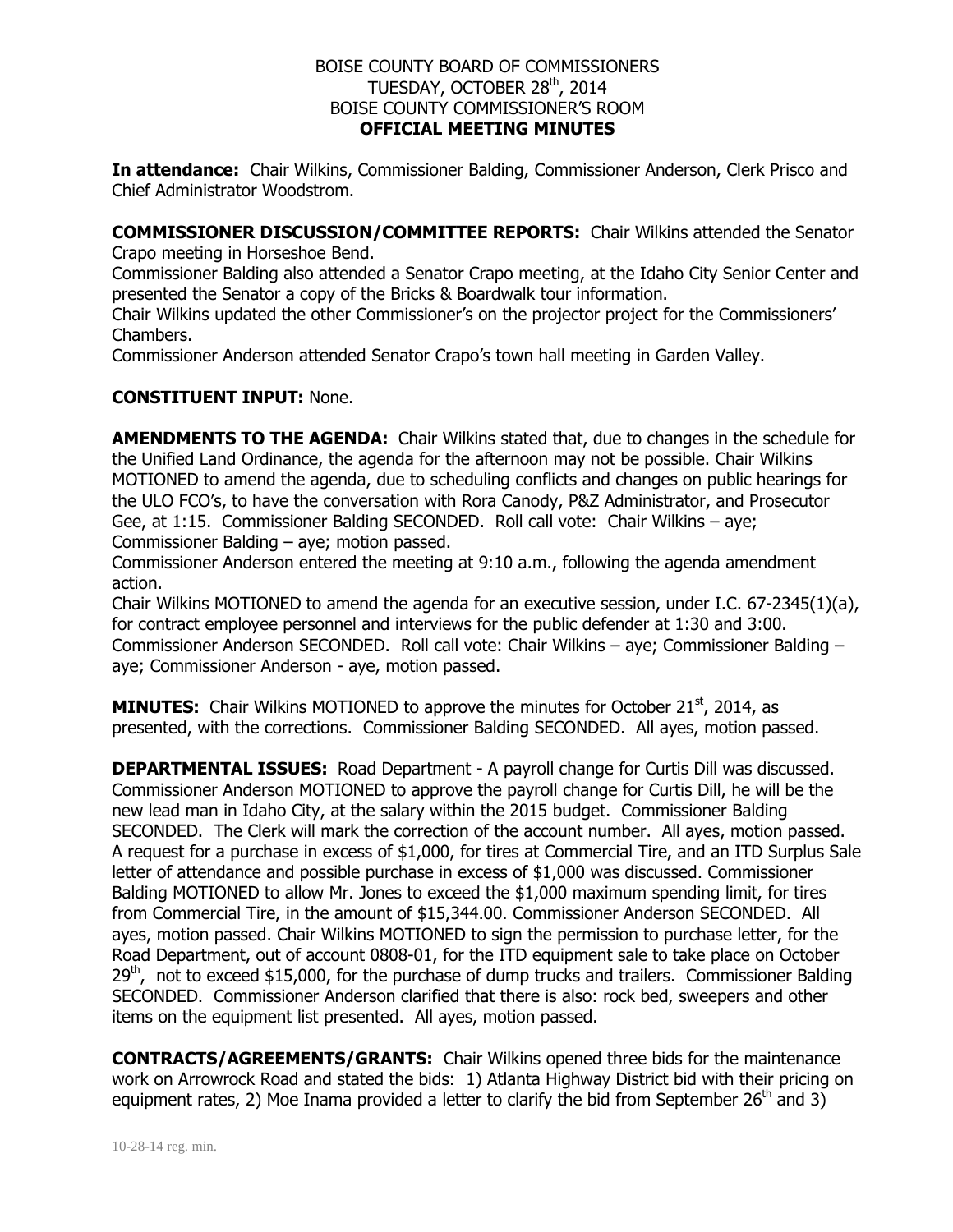Gardner Construction – proposing year round maintenance and pricing by season. Commissioner Anderson pointed out that none of the bids were presented in the proper format.

A letter of reinstatement of employment for John Roberts, Emergency Management Coordinator, was presented. Commissioner Anderson MOTIONED to sign the letter of establishment of employment of John Roberts, Emergency Management Coordinator, effective November 2<sup>nd</sup>, and Mr. Roberts has signed his acknowledgement and classification of his employment. Motion died for lack of a second. Commissioner Balding would like an executive session to discuss this. Chair Wilkins discussed why she is not happy with Mr. Roberts' performance.

**DEMAND WARRANTS:** Chair Wilkins MOTIONED to approve the demand warrant for FY2015 to Douglass Management, with an invoice date of 10/28/2014, in the amount of \$500, for the PA building. Commissioner Balding SECONDED. Commissioner Anderson clarification – this is a monthly payment. All ayes, motion passed. Chair Wilkins MOTIONED to approve the demand warrant for FY 2015, to the Garden Valley Fire Protection District, with an invoice dated 10/28/2014, this is the quarterly payment, in the amount of \$450, for the Sheriff's Office. Commissioner Balding asked how much the location is used. Commissioner Anderson SECONDED. All ayes, motion passed.

**INDIGENT:** Chair Wilkins MOTIONED to go into executive session per I.C. 67-2345(1)(d), to discuss case number 14-07-E. Commissioner Balding SECONDED. Roll call vote: Chair Wilkins – aye; Commissioner Balding – aye; Commissioner Anderson - aye, motion passed. Coming out of executive session for I.C. 67-2345(1)(d), under indigency for case number 14-07-E, Chair Wilkins MOTIONED to sign the amended approval on the ten day prior, reflecting the exact amounts of the fees. Commissioner Balding SECONDED. All ayes, motion passed.

**PA ISSUES:** Public agenda issues – the Prosecutor's Office is conducting interviews for the Victim Witness Coordinator position and is expected to be completed this week.

Prosecutor Gee presented a draft version of the Weilmunster MOU to the Board and discussed the document with them.

Prosecutor Gee presented a draft copy of a "Filming Policy" with the Board and discussed the document with them.

Prosecutor Gee stated that the EMS Joint Powers Agreement and the IWS nonpayment are currently being worked on.

Chair Wilkins MOTIONED to go into executive session under Idaho Code 67-2345(1)(f), under pending litigation and I.C. 67-2345(1)(b), under personnel. Commissioner Balding SECONDED. Roll call vote: Chair Wilkins – aye; Commissioner Balding – aye; Commissioner Anderson – aye; motion passed. Coming out of executive session per I.C. 67-2345(1)(f), under pending litigation, Chair Wilkins stated that there were updates from Prosecutor Gee on varying degrees of investigation for pending trials and investigations. Under 67-2345(1)(b), under personnel, also an update from the Prosecutor on a standing investigation and the Board did make a decision on the Emergency Management Services Coordinator's position and agreed to extend the PERSI leave. This was corrected to state that the subject was discussed and Chair Wilkins MOTIONED to send Mr. Roberts, Emergency Management Coordinator, a letter extending his PERSI leave until November 16<sup>th</sup>. Commissioner Balding SECONDED. Chair Wilkins – aye; Commissioner Balding – aye; Commissioner Anderson – nay; motion passed.

## **MISCELLANEOUS & CORRESPONDENCE:**

 Bills – 2014: Commissioner Anderson MOTIONED to approve the claims as presented for the FY 2014 claims report, noting that the remaining budget detail, all funds and departments are positive, in the amount of \$116,012.97. Commissioner Balding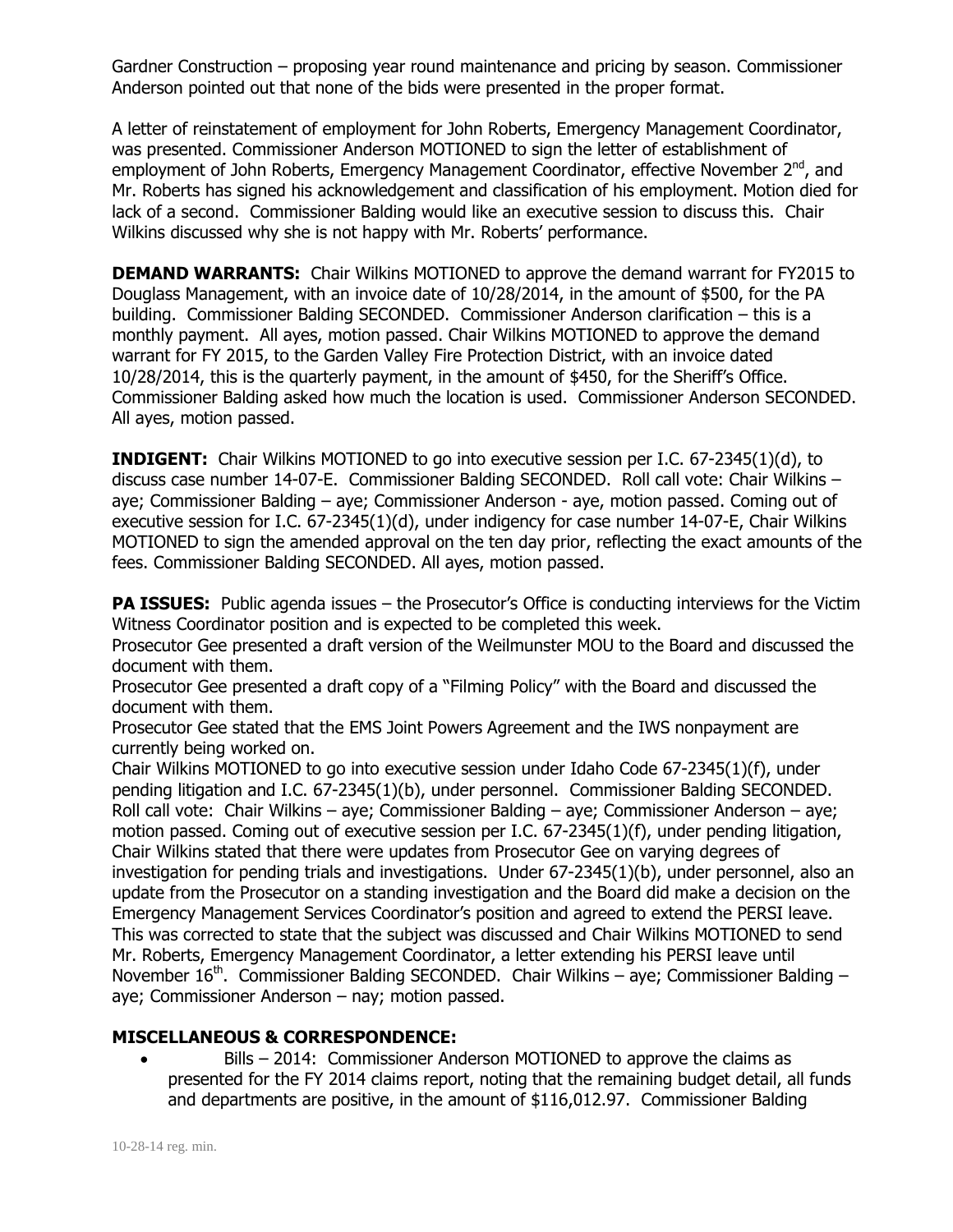SECONDED. Roll call vote: Chair Wilkins – aye; Commissioner Balding – aye; Commissioner Anderson - aye, motion passed.

- Bills 2015: Commissioner Balding MOTIONED to approve the claims presented in the amount of \$107,682.05, as presented, holding one claim from the Sheriff's office for possible miscoding. Chair Wilkins SECONDED. All ayes; motion passed.
- Chair Wilkins MOTIONED to approve the Retail Alcoholic Beverage License for Idaho X-Sports, LLC doing business as Idaho X-Sports of Garden Valley, Idaho license #2015 No. 34. Commissioner Balding SECONDED. All ayes; motion passed.
- Idaho ACC (Idaho Associated General Contractors) letter was discussed with no action.

**AGENDA AMENDMENT #1:** Rora Canody, P&Z Administrator, discussed the fact that the noticing had not been done properly and the draft ULO had not been distributed to all taxing districts. The appropriate noticing will go out on Wednesday, October 29<sup>th</sup>.

**AGENDA AMENDMENT #2:** Chair Wilkins MOTIONED to go into executive session under 67- 2345(1)(b), under personnel and 67-2345(1)(a), under contracts. Commissioner Balding SECONDED. Roll call vote: Chair Wilkins – aye; Commissioner Balding – aye; Commissioner Anderson – aye; motion passed. The Board did not come out of executive session due to conflicts among the Board members. Chair Wilkins MOTIONED to go back into executive session under 67- 2345(1)(b), personnel and (1)(a), under contracts. Commissioner Balding SECONDED. Roll call vote: Chair Wilkins – aye; Commissioner Balding – aye; Commissioner Anderson – aye; motion passed. Coming out of executive session for I.C. 67-2345(1)(b), under personnel and 67- 2345(1)(a) contracts, Commissioner Anderson MOTIONED to enter into a contract with Robert Chastain, per the rates from his October  $27<sup>th</sup>$ , 2014 memo, and authorize the Prosecutor to present that contract for signature. Commissioner Balding SECONDED. Commissioner Anderson's discussion: she is unclear if this is fully executable today. Commissioner Anderson RESCINDED her motion. Commissioner Balding RESCINDED her second. Commissioner Anderson MOTIONED to authorize Prosecutor Gee to insert his name and insert rates provided on the October 27<sup>th</sup>, 2014 memo from Mr. Chastain, for his signature. Commissioner Balding SECONDED. Roll call vote: Commissioner Balding – aye; Commissioner Anderson – aye; Chair Wilkins – nay; motion passed.

Commissioner Anderson MOTIONED to approve the revised schedule for the ULO Board meetings, as presented by Ms. Canody. Commissioner Balding SECONDED. Discussion: Chair Wilkins doesn't agree with it, feels that it is a disservice to the public. Commissioner Anderson stated that if material changes are made, another public hearing will be required after January  $9<sup>th</sup>$ . Commissioner Balding – aye; Commissioner Anderson – aye; Chair Wilkins – nay, motion passed.

Chair Wilkins MOTIONED to go into executive session per 67-2345(1)(b), under personnel, to draft a letter with the Prosecutor's help. Commissioner Balding SECONDED. Roll call vote: Chair Wilkins – aye; Commissioner Balding – aye; Commissioner Anderson – aye; motion passed. Chair Wilkins stated, coming out of executive session under 67-2345(1)(b), under personnel, that the Board has drafted a letter to the Emergency Management Coordinator, in response to his rehiring. It will be emailed to him today and sent out in hard copy as well. Commissioner Anderson MOTIONED that the BOCC sign the letter for establishing employment for the Emergency Management Coordinator and that the rehiring has been delayed. Commissioner Balding SECONDED. All ayes; motion passed.

Commissioner Anderson MOTIONED that the Board of County Commissioners enter into a professional services contract, for a Boise County public defender counsel, with Mr. Robert Chastain, with a two year contract with rates to be reconsidered after one year. Commissioner Balding SECONDED. Roll call vote: Commissioner Balding – aye; Commissioner Anderson – aye; Chair Wilkins – nay, motion passed.